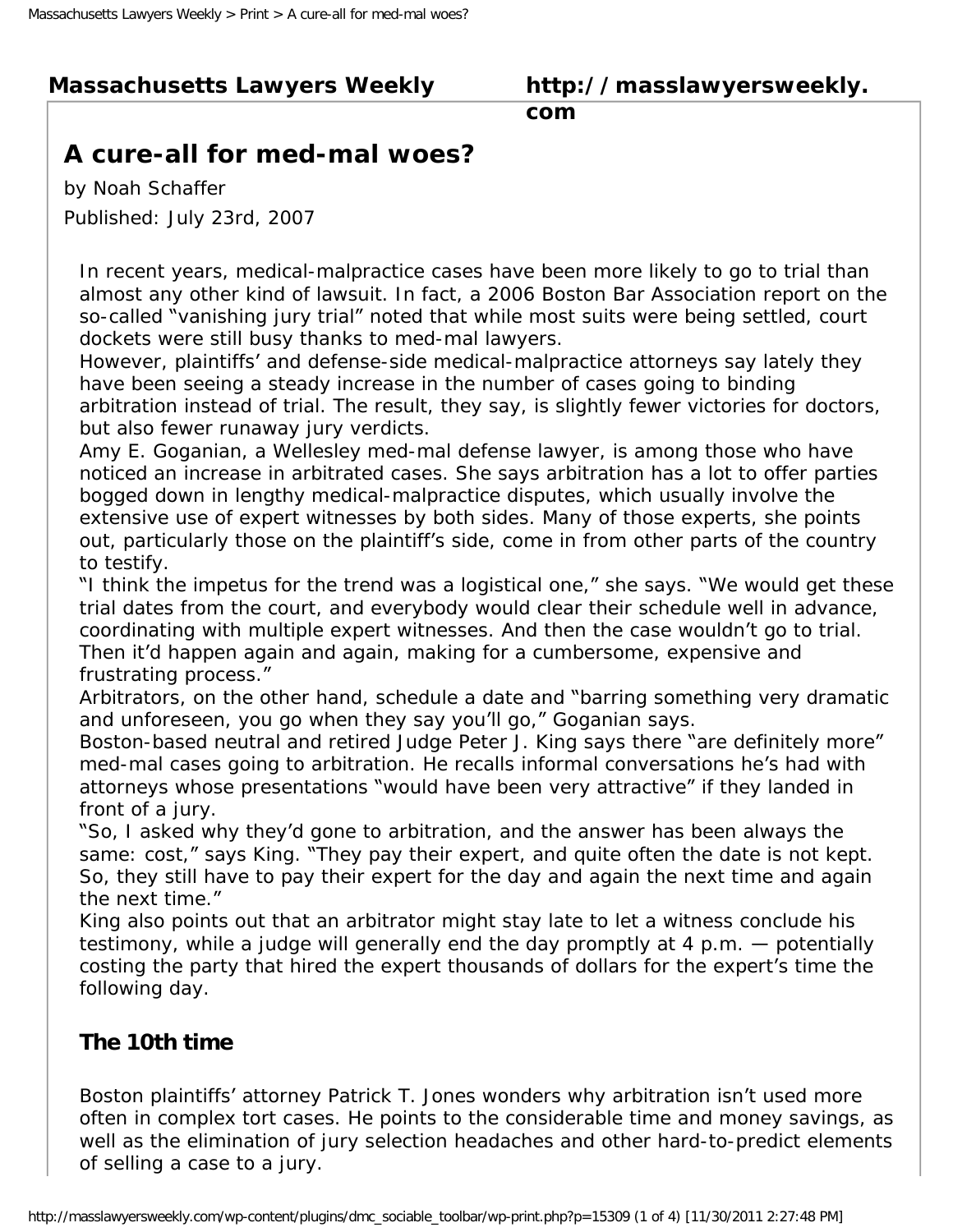Jones notes that three of the five largest arbitration awards reported by Lawyers Weekly in 2006 were medical-negligence personal injury cases. (Two were reported by Jones' firm, Cooley, Manion, Jones.)

That's proof, he says, that arbitration is a "legitimate option" for med-mal cases. It is little surprise that plaintiffs' attorneys would want an alternative to the

malpractice jury trial system, where, as Jones puts it, they lose "nine out of 10 times. The burden [for plaintiffs] is very high. Jurors are conditioned that doctors can't do anything wrong, and that awards in these cases will find their way into their bills in the form of new or additional health care premiums."

The medical profession, Jones adds, "has done a great job in trying to draw a connection between large jury verdicts and large premiums."

But in that 10th time when the plaintiff prevails, says Jones, the jury could decide on an enormous award.

"If they take a \$25 million hit on a case, the other nine out of 10 don't matter," Jones says of malpractice insurers and defendants. "But in that same case, an arbitrator might have found for \$3 million to \$4 million … so there are reasons for both sides to look at arbitration as a speedy, cost-effective way of delivering justice."

If a lawyer marshals all his evidence and summarizes it effectively, "you've got a right to believe that you'll get a fair number from an arbitrator — who might be a lot fairer and more predictable than a jury," Jones says.

Goganian agrees, noting that arbitrators, who are often experienced attorneys or retired judges, aren't as likely to be swayed by emotional arguments as are jurors plucked at random from society.

"If you have a case with potentially very large damages, you might be less likely to get a runaway verdict at arbitration," she says.

On the flip side, Goganian points to the commonly professed opinion among both sides of the medical-malpractice bar that jurors give great deference "to physicians and their judgment process. If your case is a gray area, as so many of these cases are, a juror might say we'll give our deference to a physician's judgment [while] an arbitrator might not do that," she says.

But if there is a higher percentage of plaintiffs who recover in arbitration awards, why would a defense attorney give up the right to a jury trial?

The answer, according to King, is that arbitrators don't award "off-the-wall" sums. "A jury has to put dollars and cents on impairment and suffering, [which] are hard to put numbers on," says King. Arbitrators, on the other hand, are often former judges who can draw from their years on the bench, refer to published verdicts and settlements and seek input from colleagues.

"We have a sense of how much a case is worth," he says. "Even among arbitrators we have a broad range in terms of awards, but you won't get these extreme figures that are either unreasonably minimal or off-the-wall" excessive.

Goganian adds that she'd also be more likely to arbitrate a highly technical case that involves complex medical issues since an arbitrator "might be more in tune with the nuances."

And when it comes to expert witnesses, Goganian says an arbitrator might be less inclined to credit what "professional experts" have to say.

But Elizabeth N. Mulvey, a Boston attorney who received a \$1.5 million med-mal arbitration award last year, says she continues to be a firm believer in jury trials for the "vast majority" of cases.

Nevertheless, she says arbitration is a viable option. "It's the equivalent of a jurywaived trial, but you get the benefit of being able to control the scheduling and the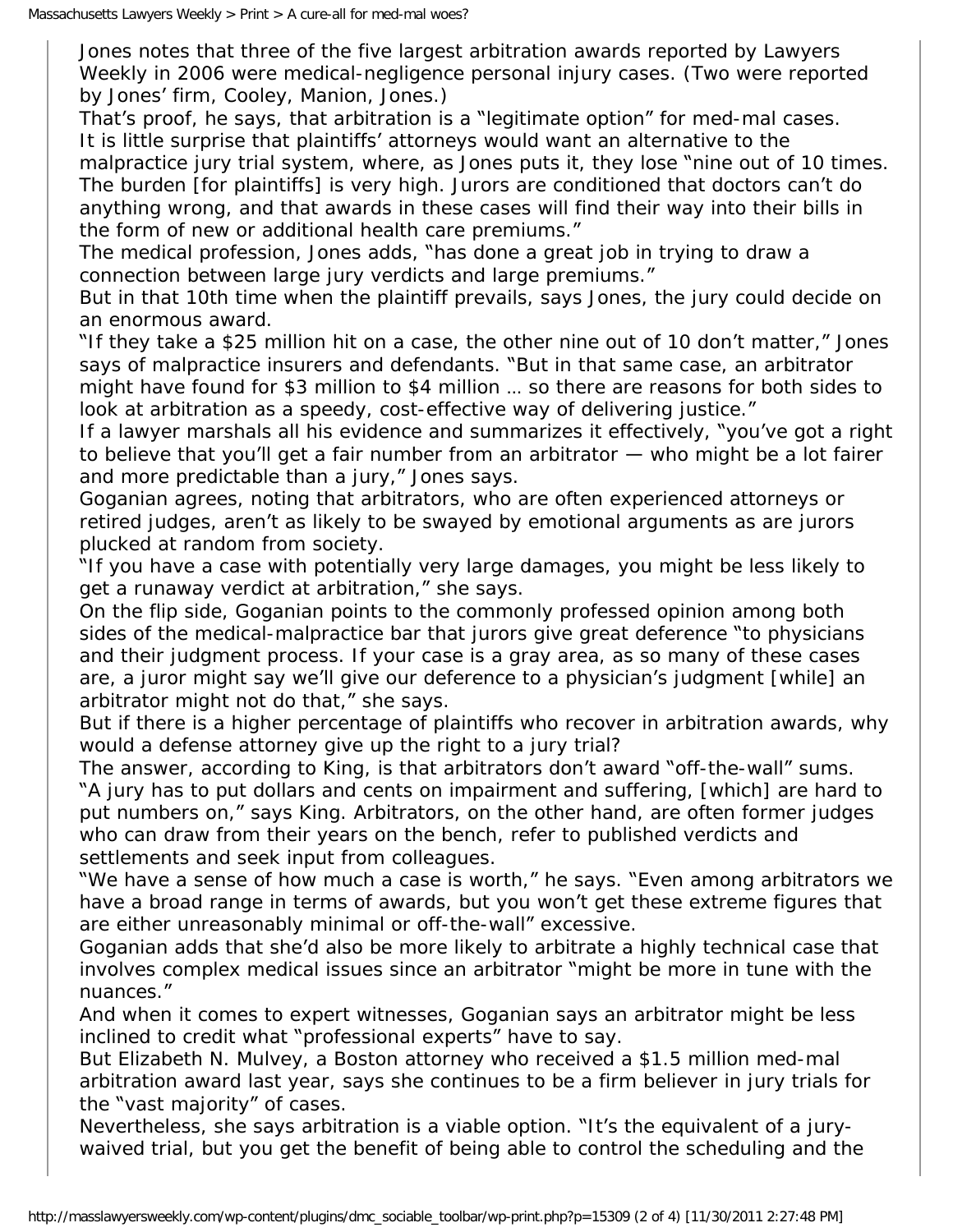timing of the case. But, it comes at a price," she says of the arbitrator's fee.

# **Anything is negotiable**

Goganian says that, except for the lack of emotional play to the jury, little about the questioning of medical-malpractice witnesses changes when a case goes to arbitration instead of trial.

"You still want to impress the arbitrator with the strength of your experts' credentials and hit all the points you want to hit with standard of care and causation," she says. When deciding whether or not a case should go to arbitration, insurance policy limits, "as always, play a role," she adds. "That's discoverable, so everyone knows how much coverage there is."

Other issues, such as prejudgment interest, can end up being negotiated.

"If you're a plaintiff who is trying to entice a defendant to go to arbitration, you could say you're willing to wave 50 percent of the prejudgment interest," says Goganian. "That's an inducement for a defense attorney, especially if it is an older case that has

been lingering. In arbitration, you can negotiate anything."

Mulvey says that because many insurers — who are paying their legal team an hourly fee — view arbitration as more economically feasible than going to trial, they will offer a "winner-pays-all" deal when it comes to the arbitrator's fee.

"If the defense wins, then they pay the full cost," she says. "And if the plaintiff wins, there is money that can cover the cost. That shows the extent to which defendants think there is an economic advantage to using arbitration."

According to Jones, whether a result is confidential or not is also frequently negotiated beforehand. "Sometimes defendants are reluctant to decide to make it confidential, because it seems like it is signaling to the arbitrator that they expect money to be awarded," explains Jones.

But a big benefit of arbitration, Jones says, is that both the plaintiff and defendant can settle their dispute out of the public eye.

"That probably is as much a benefit for doctors and their families as it is for the plaintiffs, if not more so," says Jones. "It allows them to go to a private office over a few days and have their claim heard and resolved in a context that is more private, as well as requiring them to spend less time away from their office."

One potential downside of arbitration, he says, is that the losing party can feel an arbitrator's decision was a "personal one," as opposed to an "amorphous and anonymous" jury vote.

And, as Goganian points out, the state's trial courts are in the midst of a "fair and firm" trial-date initiative aimed at keeping trials on schedule. If the program continues to make progress, it could eliminate one of the main reasons a medical-malpractice case would be arbitrated instead of tried.

"Maybe in two to three years, if the Trial Court can pull that off, the trend of cases going to arbitration will be reversed," she says.

**\* \* \***

### **On medical front, not everyone a believer in arbitration**

Not all players in the medical-liability field are enthusiastic about arbitration.